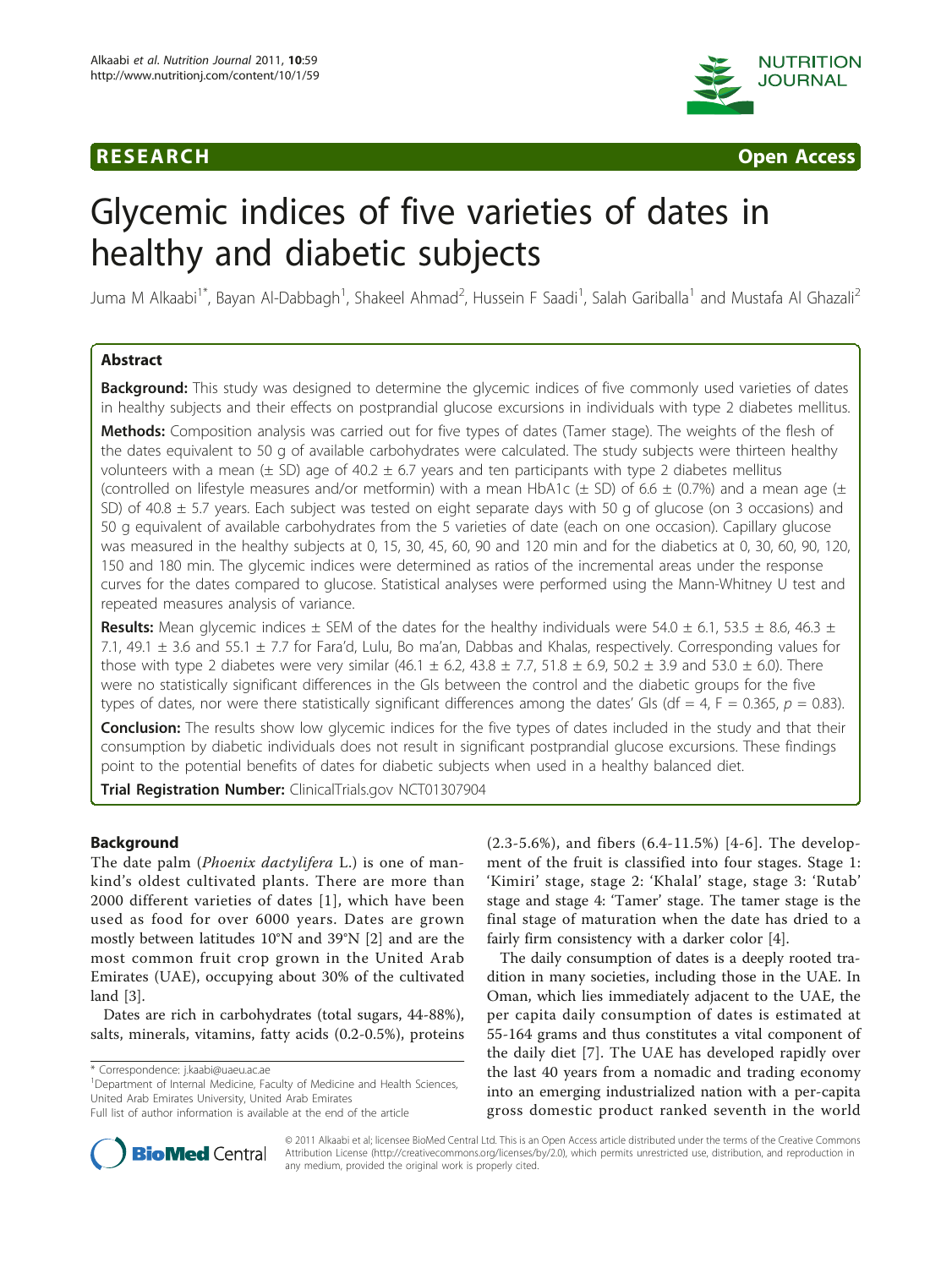(World Bank 2010). This economic growth has given rise to an abundance of food varieties and a decrease in physical activity which, in turn, has lead to a dramatic increase in the prevalence of obesity, metabolic syndrome, dyslipidemia, hypertension, prediabetes and diabetes [[8-11](#page-7-0)].

The prevalence of diabetes mellitus (DM) in the UAE is currently the second highest in the world according to the International Diabetes Federation 2010 [[8\]](#page-7-0). From a population-based study in the city of Al Ain in the UAE, the age-standardized rates for DM (diagnosed and undiagnosed) and pre-diabetes among 30-64 year olds were 29% and 24.2% respectively [[9\]](#page-7-0).

It is well documented that adherence to a healthy diet can improve glycemic control [\[12](#page-7-0)], may reduce glycosylated hemoglobin (HbA1c) levels [[13-15\]](#page-7-0), and when used in combination with other components of diabetes care, can further improve clinical and metabolic outcomes [[13,14\]](#page-7-0). These observations have been translated into dietary guidelines for individuals with DM which include the recommendation that complex carbohydrates are preferable to simple carbohydrates [\[16,17\]](#page-7-0).

The glycemic index (GI), first proposed in 1981 [[18](#page-7-0)], is a system of classifying food items by glycemic response. The GI of a food depends upon the rapidity of digestion and absorption of its carbohydrates, which is determined largely by its physical and chemical properties. A particular food's GI is determined by measuring the rise in blood glucose after ingestion of a quantity of that food containing 50 g carbohydrate equivalent compared with the same amount of carbohydrate from a reference (such as glucose or white bread) taken by the same subject [[19](#page-7-0),[20\]](#page-7-0). Using glucose as the reference, a GI of  $\leq$  55(i.e.  $\leq$  55% of the reference) is considered low, of 56-69 is considered medium, and of  $\geq$  70 is considered high [[18\]](#page-7-0).

In the UAE, the partaking in frequent snacks of dates (as often as four to five times per day) is a tradition. Our observation from clinical practice is that diabetic patients tend to receive conflicting messages from health educators regarding the advisability of consuming dates, with some suggesting restraint or even avoidance as a means to improve glycemic control. However, this appears to conflict with findings from previous studies demonstrating that dates have low to medium GIs [[4,21](#page-7-0)-[24\]](#page-7-0). We hypothesized that different types of commonly used dates would have low to medium GIs and therefore their consumption by diabetic subjects does not result in significant postprandial glucose excursions. The purpose of this study was therefore to evaluate the composition and the GIs of five common types of dates consumed in the UAE in both healthy and diabetic subjects. To the best of our knowledge, this is the first analysis of the composition and GIs of these particular dates among healthy and diabetic subjects. The results may help diabetic subjects and their health care providers in developing a diet that is both medically and culturally appropriate.

# Materials and methods

# Subjects

Study participants were recruited from local poster advertisements (Figure [1\)](#page-2-0). After providing informed written consent, all volunteers completed an interviewer-administered questionnaire covering demographic data, tobacco and alcohol use, past medical and surgical history, co-morbidities, medications use and current health status. In patients known to have diabetes, information on disease onset, duration, and management was elicited. Each subject underwent a complete physical examination including measurements of blood pressure, pulse rate, height, weight, body mass index (BMI), body fat composition analysis using the Tanita TBF-410 Body Composition Analyzer (Tanita Corp., Tokyo, Japan) and measurement of waist circumference. Inclusion criteria required that those in the healthy group were indeed healthy and in the diabetes group that their diabetes was controlled (HbA1<sub>c</sub>  $\leq$  8%) on diet with or without metformin. Exclusion criteria for both healthy and diabetic volunteers included morbid obesity (BMI > 40 kg/m<sup>2</sup>), pre diabetes, pregnancy, presence of gastroenterological disorders, alimentary tract surgery, a history of gastroenteritis in the prior six months, any alcohol intake, smoking, taking any medications (except metformin), poorly controlled diabetes (HbA1c > 8%) and the presence of chronic diseases (such as bronchial asthma or rheumatoid arthritis) or acute illness (such as upper respiratory tract or urinary tract infection).

Thirteen healthy subjects (7 females and 6 males) and ten volunteers with type 2 DM (5 females and 5 males) were enrolled for the study (Table [1\)](#page-2-0). These numbers were chosen based on the literature where similar numbers had provided adequate power [[19](#page-7-0)-[22](#page-7-0),[25](#page-7-0)]. In order to reduce within and between-subject variability in GI measurements, subjects were asked to refrain from changing their eating and physical activity habits until the study was completed; i.e. subjects were advised to take their normal diet and to avoid unusual vigorous activity. In addition, we used capillary blood for the measurement of GIs instead of using venous samples and we also used oral glucose as a reference food three times in keeping with recommendations in the literature [\[26\]](#page-7-0). Patients on metformin (5 patients) were asked to take their usual dose of the drug before eating the test meal [[19\]](#page-7-0). Prior to the GI studies, a fasting blood sample was obtained from all subjects for measurements utilizing a Beckman Coulter DXC800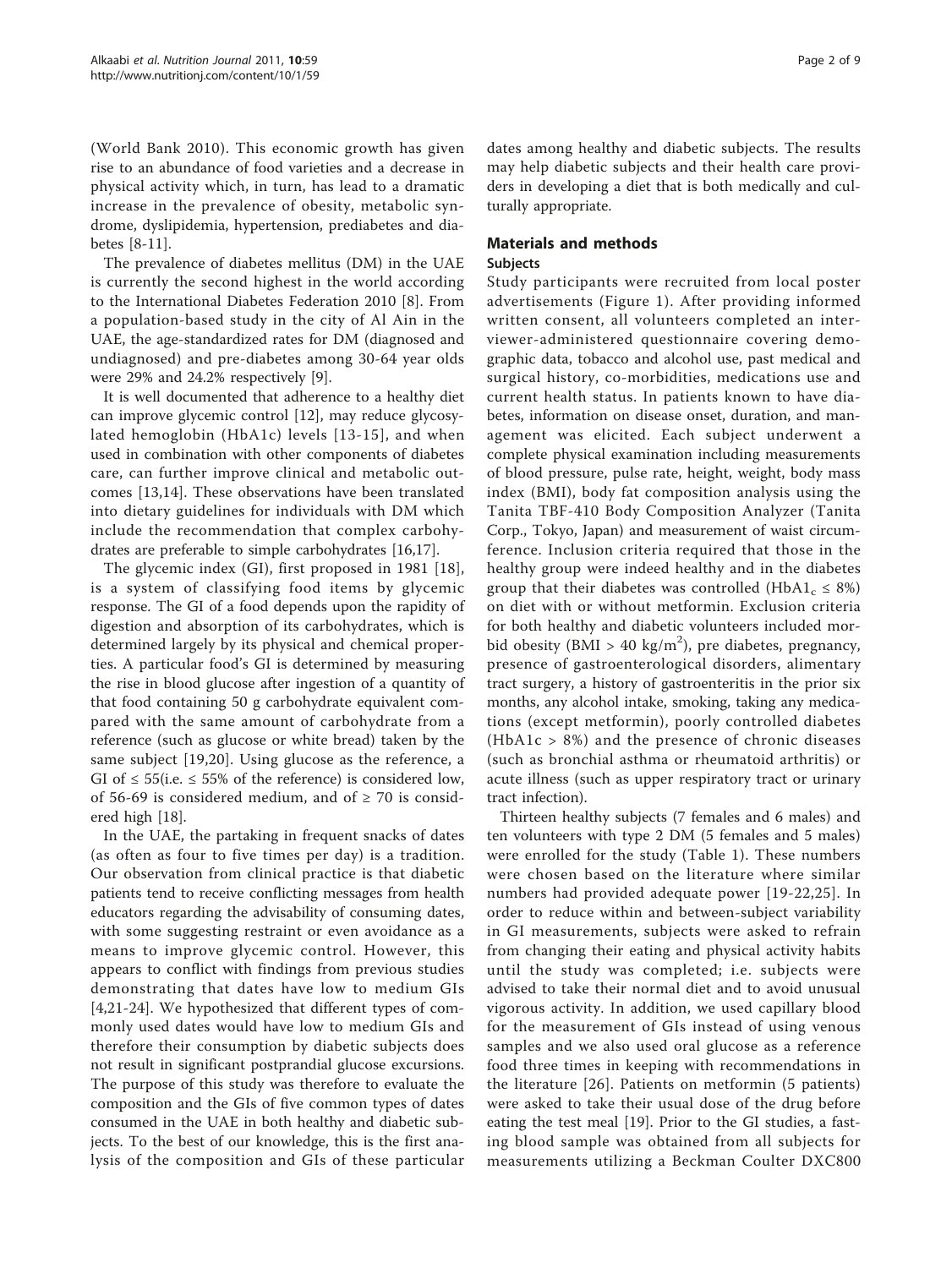<span id="page-2-0"></span>

(Beckman Instruments, Inc., Fullerton, CA, USA) autoanalyzer at the central laboratory of Tawam hospital, a tertiary referral hospital in Al Ain. These tests included a complete blood count, glucose and lipids, liver function tests, urea and electrolytes, urine protein and hemoglobin A1c.

# Test foods

Fara'd, Lulu, Bo ma'an, Dabbas and Khalas, five varieties of date, very popular in the UAE, were chosen for this study. The same batches of packaged dates (Tamer stage) obtained from a local dates processing factory (Al Saad date factory, Al Ain, UAE) were used for all tests.

|  |  |  | Table 1 Demographic and other baseline characteristics of the studied subjects <sup>1</sup> |  |  |  |
|--|--|--|---------------------------------------------------------------------------------------------|--|--|--|
|  |  |  |                                                                                             |  |  |  |

| Parameter                            | Healthy (n = 13) Mean $\pm$ SD                    | Type 2 DM ( $n = 10$ ) Mean $\pm$ SD             |
|--------------------------------------|---------------------------------------------------|--------------------------------------------------|
| Age (Yrs)                            | $40.2 \pm 6.7$                                    | $40.8 \pm 5.7$                                   |
| Body weight (Kg)                     | $75.4 \pm 16.0$                                   | $83 \pm 16.7$                                    |
| Height (cm)                          | $165.9 \pm 8.0$                                   | $163.9 + 7.8$                                    |
| Body mass index (Kg/m <sup>2</sup> ) | $27.4 + 4.1$                                      | $30.7 \pm 5.2$                                   |
| $HbA1c$ (%)                          | $5.8 \pm 0.4$                                     | $6.6 \pm 0.7$                                    |
| Fasting blood glucose (mg/dl)        | $95.7 \pm 6.5$                                    | $116.1 \pm 7.9$                                  |
| Waist circumference (cm)             | Males: $97.3 \pm 9.4$<br>Females: $89.2 \pm 12.6$ | Males: $101.3 + 10.9$<br>Females: $98.7 \pm 9.2$ |
| Body fat composition (%)             | Males: 29.8 + 8.6<br>Females: $32.3 \pm 8.2$      | Males: $30.0 + 7.5$<br>Females: $39.7 \pm 6.1$   |

 $1$  Data are presented as mean  $\pm$  SD.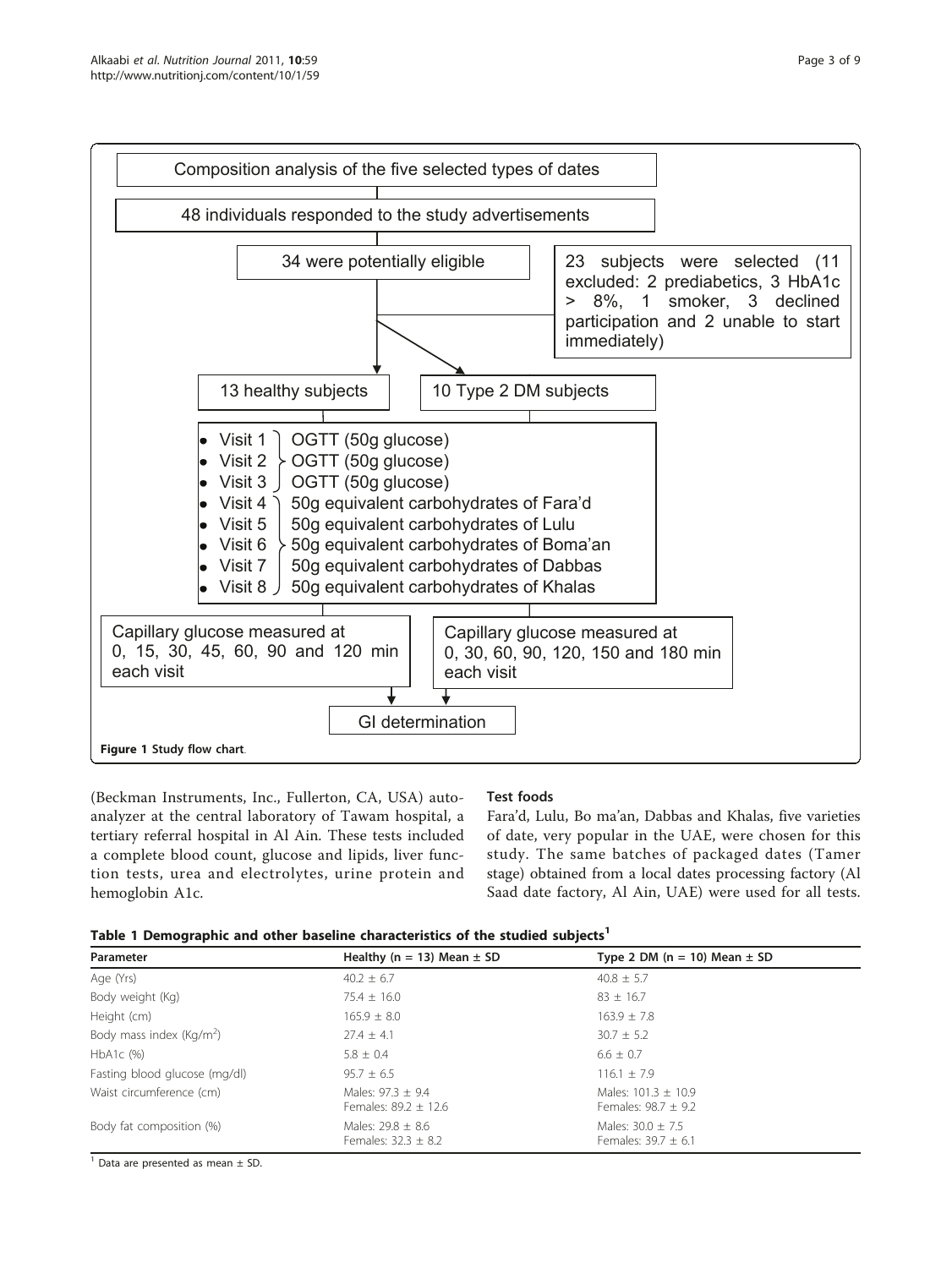<span id="page-3-0"></span>Table 2 Chemical compositions of the flesh of studied dates

| <b>Analysis</b> | Fara'd | Lulu  | Bo ma'an | <b>Dabbas</b> | <b>Khalas</b>                |
|-----------------|--------|-------|----------|---------------|------------------------------|
| Moisture (%)    | 13.20  | 14.40 | 14.81    | 12.89         | 16.13                        |
| Crude fiber (%) | 2.64   | 1.84  | 2.58     | 2.36          | 2.50                         |
| Fat (%)         | 0.12   | 0.15  | 0.06     | 0.15          | 0.12                         |
| Nitrogen (%)    | 0.186  | 0.240 | 0.224    | 0.259         | 0.191                        |
| Protein (%)     | 1.162  | 1.498 | 1.399    | 1.622         | 1.192                        |
| Fructose (%)    | 33.25  | 31.64 | 32.51    | 28.55         | 32.36                        |
| Glucose (%)     | 35.73  | 36.25 | 36.29    | 37.08         | 36.47                        |
| Sucrose (%)     | 0.91   | 1.07  | 0.16     | 2.26          | BI <sub>0</sub> <sup>2</sup> |
| $TRS1$ (%)      | 68.98  | 67.89 | 68.80    | 65.63         | 68.83                        |

<sup>1</sup>TRS: total reducing sugars

<sup>2</sup>BLD: below limit of detection

The compositions of the dates (Tables 2, 3) were analyzed using standard methods (Association of Official Analytical Chemists, 2000) [[27](#page-7-0)].

#### Protocol

Glucose was measured in capillary blood samples using one of two One Touch II® Lifescan glucometers (Life-Scan, Inc., Milpitas, CA, USA), which were tested for accuracy and precision with the provided kits and against a Beckman Synchron CX7 laboratory analyzer (Beckman Instruments, Inc., Fullerton, CA, USA) which uses the glucose oxidase method. The coefficient of variation was 2.20-2.65% for both glucometers using three testing samples across the low, mid and high glucose ranges.

# Measurement of glycemic response

GI testing was carried out after an overnight fast on 8 occasions in every subject, each test being separated from the next by a "washout" day. As shown in Figure [1,](#page-2-0) the first 3 test days utilized 50 g of glucose dissolved in 250 ml water (Trutol® 50, Thermo Scientific) followed sequentially by 50g carbohydrate equivalents of the five selected dates (Table [4\)](#page-4-0). The reference food (50 g of glucose) was tested on 3 alternating days in order to minimize day to day variation of glucose tolerance. Subjects were blinded to the type of the dates.

The dates were weighed using an H110 Sartor analytical scale (Sartorius AG, Goettingen, Germany), and consumed by all participants with 250 ml of water. Blood glucose was monitored during 2 hrs for the healthy individuals at 0, 15, 30, 45, 60, 90 and 120 min and over 3 hrs for the diabetics at 0, 30, 60, 90, 120, 150 and 180 min [\[19\]](#page-7-0). Areas under the curve (AUC) of blood glucose concentrations resulting from glucose given orally in a dose of 50 g with a corresponding oral carbohydrate load of 50 g were compared as previously described [[19\]](#page-7-0). The 50 g of glucose was used as the reference food (GI = 100) against which all test dates were compared. The areas under the incremental glycemic-response curves for each date type were expressed as a percentage of the mean area under the three glucose curves for the same subject. The resulting values for all subjects were averaged to calculate the GI for each type of dates. The blood glucose levels used to calculate GIs were measured in our research laboratory in the Faculty of Medicine and Health Sciences, United Arab Emirates University between March and June 2010.

The study conformed to the requirements of the Declaration of Helsinki and was approved by Al Ain Medical District Human Research Ethics Committee (approval reference: 10/06) and was registered in a clinical trials registry (ClinicalTrials.gov Identifier: NCT01307904).

#### Statistical analysis

Data were analyzed using Microsoft Excel 2003 and SPSS version 18 (SPSS Inc., Chicago, IL). For each dates meal the GI was measured by calculating the area under the curve using the formulae kindly provided by Professor Thomas Wolever from the University of Toronto-Canada. Standard descriptive statistics were used and results are presented as means and standard deviations (SD) or standard errors of the mean (SEM). In addition, for each type of date the GIs were compared between DM patients and controls using Mann-Whitney tests. Comparisons of GIs of the 5 different dates were carried out using repeated measures analysis of variance (ANOVA) on the combined (DM and controls) data set

Table 3 Trace elements and minerals content of the flesh of the studied dates<sup>1</sup>

| Variety     | Arsenic<br>µg/kg | Cadmium<br>µg/kg | Lead<br>µg/kg | Calcium<br>mg/kg | Sodium<br>mg/kg | Iron<br>mg/kg | Magnesium<br>mg/kg | <b>Phosphorus</b><br>mg/kg | Manganese<br>mg/kg | <b>Zinc</b><br>mg/kg |
|-------------|------------------|------------------|---------------|------------------|-----------------|---------------|--------------------|----------------------------|--------------------|----------------------|
| Fara'd      | 36.1             | 0.7              | 2.6           | 170.5            | 192.1           | 2.256         | 1205.4             | 445.9                      | 0.797              | 0.173                |
| Lulu        | 29.2             | 2.2              | 45.5          | 517.7            | 93.4            | 7.94          | 411.1              | 338.3                      | .268               | 1.415                |
| Bo<br>ma'an | 68.8             | 0.9              | 24.7          | 288.6            | 47.7            | 7.369         | 561.0              | 543.8                      | 2.341              | 1.172                |
| Dabbas      | 36.4             | 0.9              | 25.3          | 846.5            | 91.1            | 3.495         | 604.9              | 411.8                      | 4.293              | 0.820                |
| Khalas      | 70.9             | ، 4              | 19.5          | 936.3            | 21.9            | 3.894         | 746.9              | 245.5                      | 0.836              | .329                 |

<sup>1</sup>Selenium < 0.14, Cobalt < 0.09 and Copper < 0.01 (mg/kg) for all five types of dates.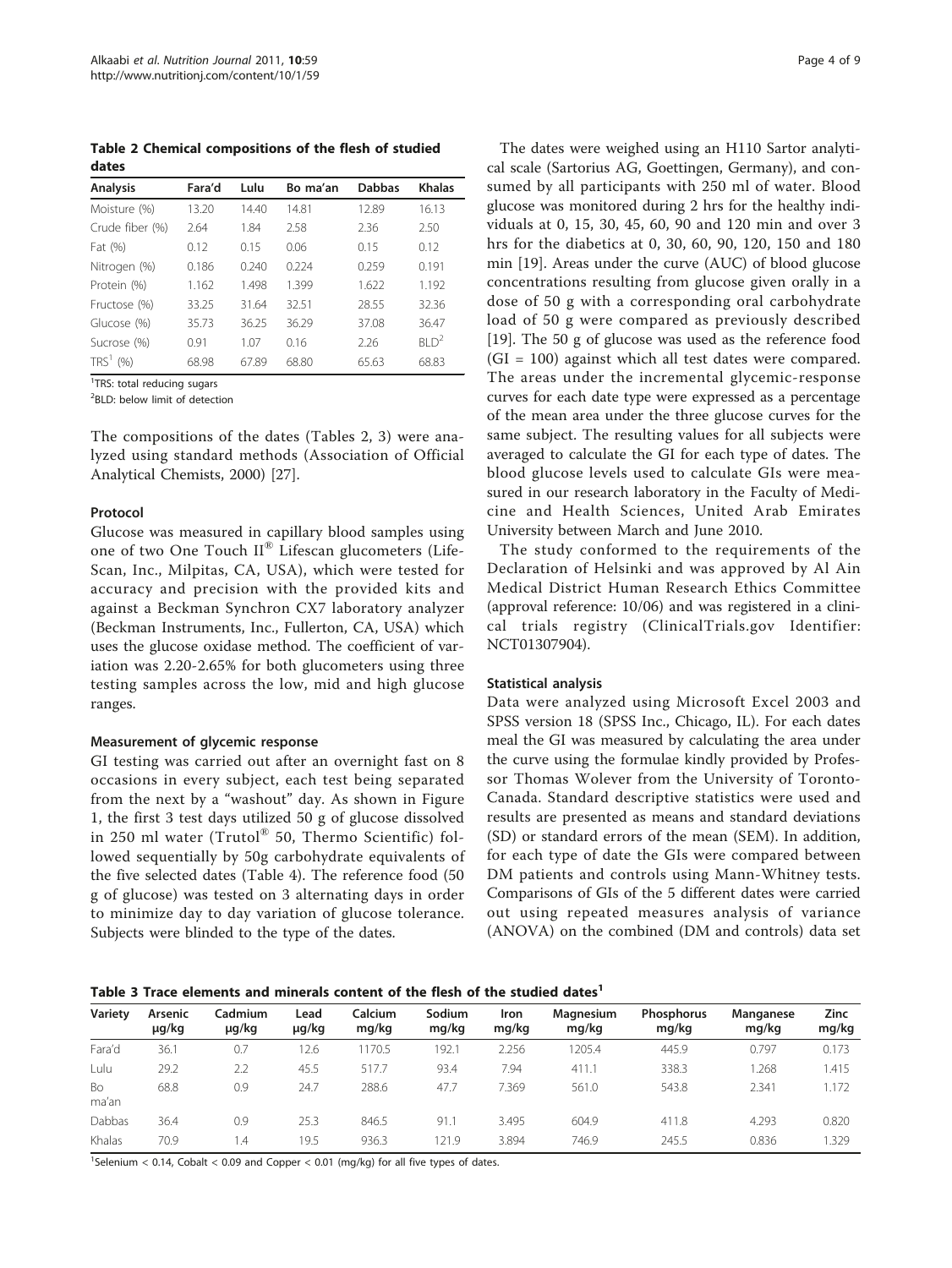| Variety  | Weight consumed (in q)* | Healthy subjects $(n = 13)$<br>Mean GI $\pm$ SEM | Types 2 DM subjects $(n = 10)$<br>Mean $GI \pm SEM$ |
|----------|-------------------------|--------------------------------------------------|-----------------------------------------------------|
| Fara'd   | 72.5                    | $54.0 \pm 6.1$                                   | $46.1 \pm 6.2$                                      |
| Lulu     | 73.6                    | $53.5 \pm 8.6$                                   | $43.8 \pm 7.7$                                      |
| Bo ma'an | 72.7                    | $46.3 + 7.1$                                     | $51.8 \pm 6.9$                                      |
| Dabbas   | 76.2                    | $49.1 \pm 3.6$                                   | $50.2 \pm 3.9$                                      |
| Khalas   | 72.6                    | $55.1 + 7.7$                                     | $53.0 \pm 6.0$                                      |

<span id="page-4-0"></span>Table 4 Mean glycemic indices of dates in healthy and type 2 DM subjects<sup>1</sup>

 $1$  Values are given as mean  $\pm$  SEM.

\*Weights of dates are equivalent to 50 g of available carbohydrate.

using groups as a between subjects factor. In all cases the statistical significance level was set at  $p \leq 0.05$ .

#### Results

The composition of the dates studied is shown in Table [2.](#page-3-0) The moisture content was 12-16%. The dates contained a high concentration of sugar, which is considered the main component (total reducing sugars, 65- 69%). The highest concentration of available carbohydrate was in Fara'd dates and lowest in Dabbas dates. Crude fiber varied between 2-3%, fat 0.06 - 0.15% and protein 1.1-1.6% (Table [2](#page-3-0)). Thirteen salts and trace elements were also measured (Table [3\)](#page-3-0).

There were 13 healthy subjects (7 females and 6 males) with a mean  $(\pm SD)$  age of  $40.2 \pm 6.7$  years and BMI ( $\pm$  SD) of 27.4  $\pm$  4.1 kg/m<sup>2</sup>, and 10 subjects with type 2 diabetes (F:M = 1:1) with a mean age  $(\pm SD)$  of 40.8  $\pm$  5.7 years, BMI ( $\pm$ S D) of 30.7  $\pm$  5.2 kg/m<sup>2</sup> and mean HbA1c  $(\pm SD)$  of 6.6  $\pm$  0.7 (Table [3](#page-3-0)).

Table 4 shows the GI results for the five types of dates in healthy and diabetics subjects. The measured mean ± SEM GIs of the dates among healthy individuals were 54.0 ± 6.1, 53.5 ± 8.6, 46.3 ± 7.1, 49.1 ± 3.6 and 55.1 ± 7.7 for Fara'd, Lulu, Bo ma'an, Dabbas and Khalas dates, respectively. The mean  $\pm$  SEM GIs among individuals with type 2 diabetes were very similar  $(46.1 \pm 6.2, 43.8)$  $\pm$  7.7, 51.8  $\pm$  6.9, 50.2  $\pm$  3.9 and 53.0  $\pm$  6.0, respectively).

There were no statistically significant differences in the GIs between the DM and control groups (M-W tests), for any of the 5 dates, with p-values of 0.457, 0.495, 0.352, 0.951 and 0.901 for Farad, Lulu, Bo ma'an, Dabbas, and Khalas respectively. Nor was there significant heterogeneity in GIs among the 5 types of dates tested in GIs, ANOVA; (df = 4, F = 0.365, p = 0.83) within and between healthy and diabetic subjects. Given the absence of any evidence for heterogeneity in GIs among dates, no further post-hoc pairwise comparison were carried out. Figures [2](#page-5-0) and [3](#page-6-0) are graphic presentations of the GI changes in the healthy and diabetic subjects, respectively. The consumption of the five varieties of dates did not result in significant postprandial glucose excursions.

# **Discussion**

Dates are rich in certain nutrients and are widely consumed in many countries, particularly those within the Islamic world. They have been directly referred to in the Qur'an and in the Hadith (sayings of the Holy Prophet Mohammed).

Composition analysis of the pulp of the dates in our study was in keeping with the previously published literature [[1,4,28](#page-7-0)]. The average water content of the dates we studied was 14.3%, consistent with the moisture content analysis (average 12.7%) of 13 varieties of dried dates [[4\]](#page-7-0). Our studied types of dates are rich in carbohydrates with two monosaccharides, glucose and fructose, as the main reducing sugars. As fructose is twice as sweet as glucose, it plays an important role in the flavor and desirability of the dates. From a previously reported study carried out in the UAE, the total sugar content of 12 different varieties of dates varied from 44.3 to 64.1 g/ 100 g [[29\]](#page-8-0). The carbohydrate content of dates depends on the type of date and the degree of ripeness with the highest concentration at the tamer stage.

The dietary fiber content varies depending on the type and degree of ripeness [[4-6\]](#page-7-0). The percentage of dietary fiber decreases throughout the stages of maturation with the lowest percentage at the tamer stage [[4,](#page-7-0)[29\]](#page-8-0). Our measurement of the percentage of dietary fibers (2-3%) was similar to that previously reported [\[21,22\]](#page-7-0). The dietary fiber of dates at the tamer stage is mostly indigestible. The reported insoluble and soluble fiber components contribute 84-94% and 6-16% of total fiber respectively [[28\]](#page-7-0). Higher ranges of total dietary fiber contents (7.2-14.9%) in 13 pre-packed date varieties from various countries have also been reported [\[30\]](#page-8-0). This variability in the reported dietary fiber content might be explained primarily by the different date varieties and the methods of measurement used. The consumption of 100g dates can provide 50 - 100% of the recommended daily amount of fiber [\[31](#page-8-0)].

The tested dates contain a higher percentage of protein than common fruits such as apples, oranges, bananas and grapes which contain 0.3%, 0.7%, 1.0% and 1.0% protein, respectively [\[32\]](#page-8-0). Our dates were also rich in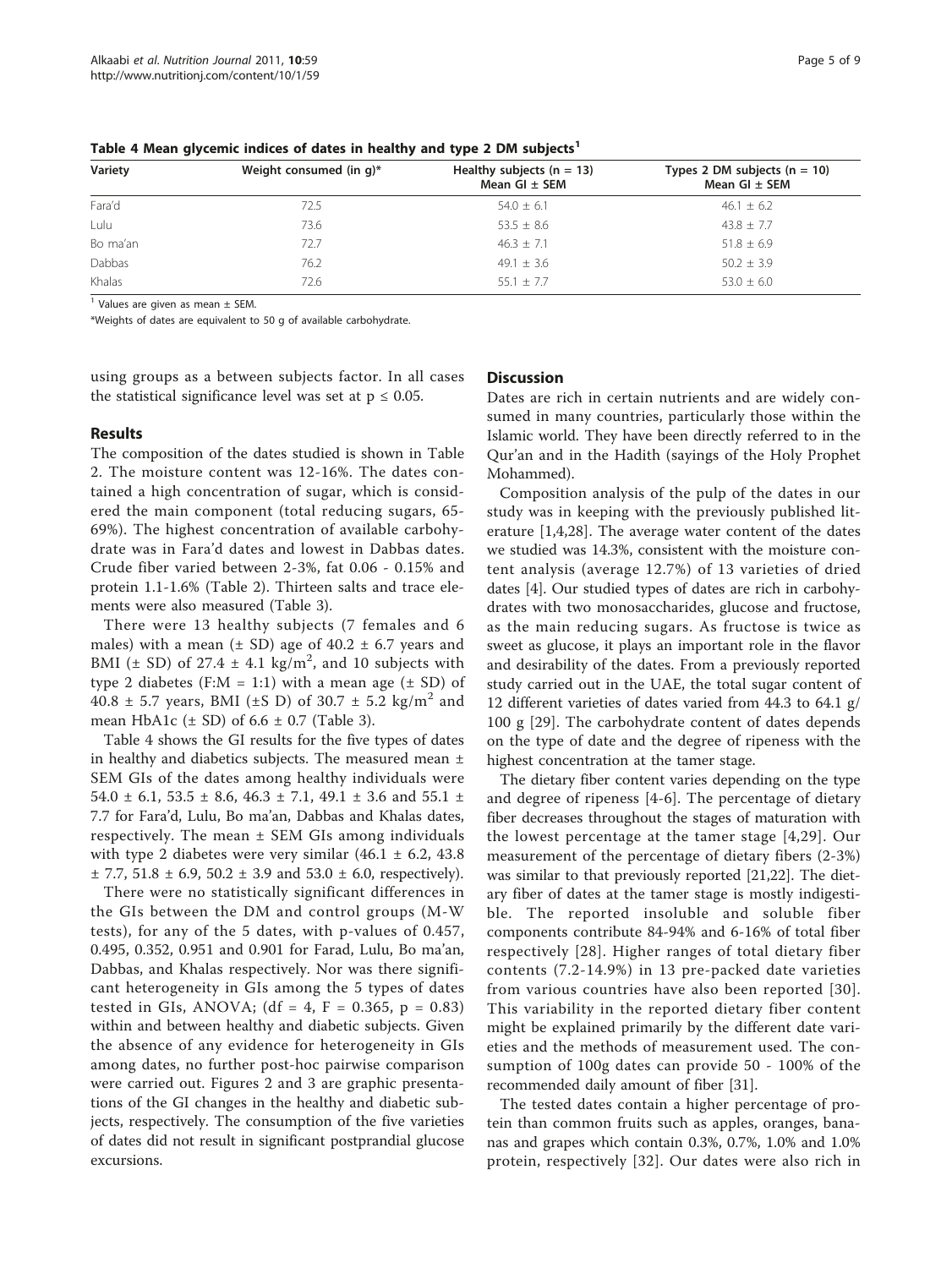<span id="page-5-0"></span>

salts, minerals and trace elements consistent with previous reports [[4-6](#page-7-0),[28](#page-7-0)]. The trace elements are indispensable for proper functioning of a myriad of biochemical reactions, more particularly as enzyme cofactors in glucose metabolism, the organic derivatives yielded much better results than inorganic forms, likely because of better absorption [\[33](#page-8-0)].

The range of GIs of the five types of dates assessed in our study was 46 to 55 for healthy subjects and 43 to 53 for the type 2 diabetic patients. All of these date varieties, therefore, are low GI food items. In healthy subjects, the mean GIs reported by Miller et al for Khalas and Bo ma'an were 35.5 and 30.5 respectively [\[21](#page-7-0)] and the mean GI for Khalas with yoghurt mixed meal was 35.5 [[22](#page-7-0)]. The GIs of three varieties of dates collected from various regions of Oman ranged between 47.6 and 57.7 [\[34\]](#page-8-0). Lock et al reported one date GI result of 61.6. However, that study was performed in pregnant women [[23\]](#page-7-0). From international tables, the mean  $GI \pm SEM$  for dates is  $42 \pm 4$  [\[35\]](#page-8-0). In summary, the reported GI for dates classifies them as low to medium food items (mostly low GI food items). The low GI of dates can be attributed to their high fructose and dietary fiber content. In our study, the glucose: fructose ratio is approximately 1:1 consistent with previous publications [[26](#page-7-0),[29,36\]](#page-8-0). A mean GI for fructose from 4 studies has been reported as 23 [[37](#page-8-0)].

A diet low in GI may decrease the risk of coronary heart disease, gallbladder disease and breast cancer. Furthermore, a low GI diet demonstrably improves HbA1c levels, body weight and the lipid profile [[38,39,](#page-8-0)[15](#page-7-0),[40](#page-8-0)-[43\]](#page-8-0).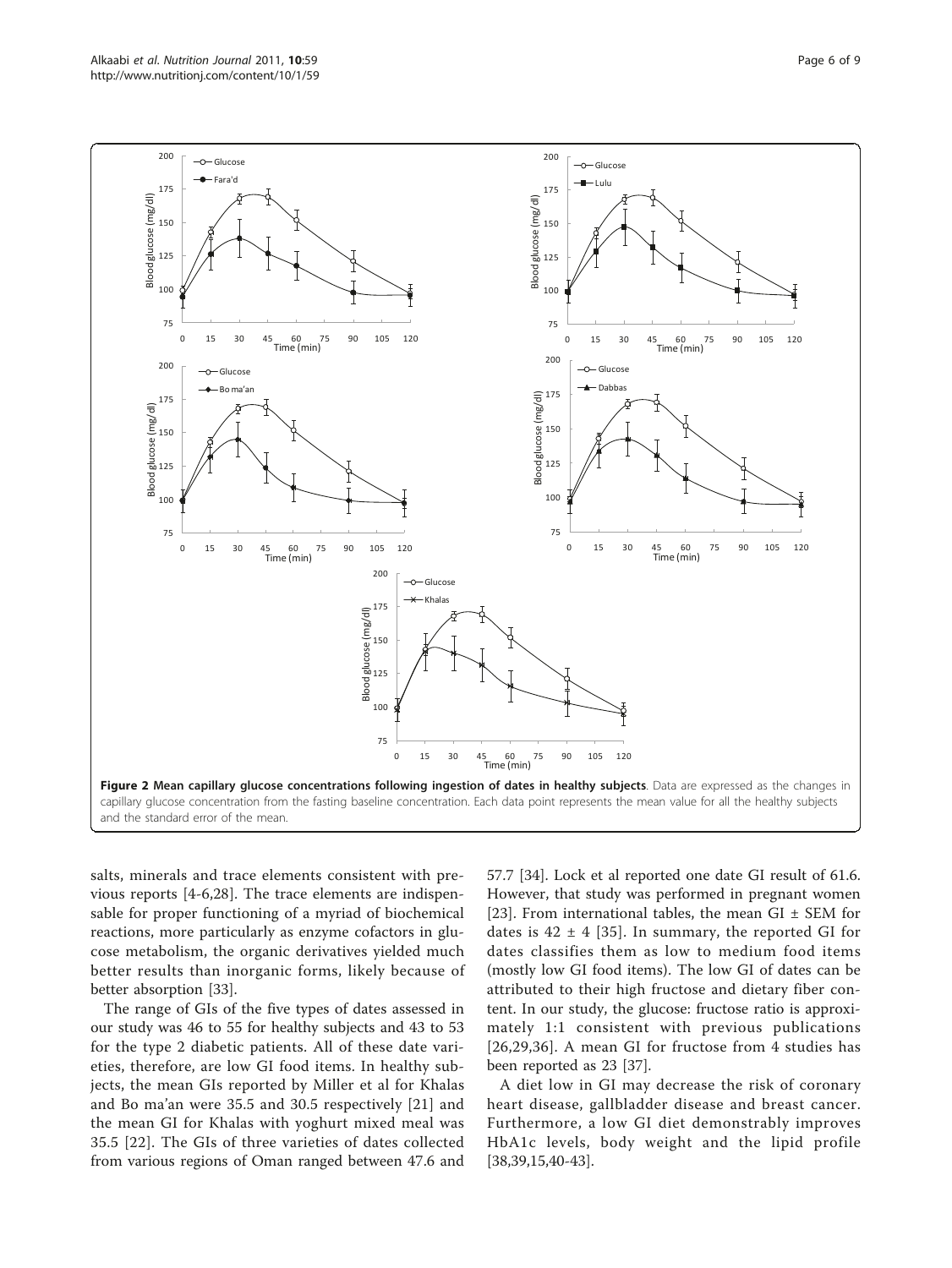<span id="page-6-0"></span>

Whereas our estimates of the GIs among healthy volunteers are similar to previously reported values [[21](#page-7-0),[22](#page-7-0),[34\]](#page-8-0), we are not aware of similar studies on the effect of these dates on postprandial glucose excursions among diabetic subjects. Our results show that the consumption of the five varieties of dates did not result in significant postprandial glucose excursions, suggesting that such patients can consume dates in similar quantities to those used in this study without the risk of inducing undesirable postprandial excursions in blood glucose. The equivalent of 7-10 dates was used in each of our studies, which is similar to what is maximally eaten at a single sitting by UAE subjects. The caloric content, however, should be accounted for in any meal plan, as dates are rich in energy i.e. 100 g of flesh can provide approximately 314 kcal i.e. 11-15% of the total energy requirement per day for adults [[36\]](#page-8-0). Further studies are needed to examine the GIs of dates at different stages of maturation and to measure the glycemic and metabolic profile responses to the consumption of dates in individuals with type 2 diabetics on different medication regimens, and in patients with type 1 diabetes.

#### Limitations of the study

The test meals were not randomized and, ideally, the glucose meals should have been taken before, halfway and at the end of the test meals. We used only five varieties of dates (Tamer stage) hence the conclusions from this study may not be generalizable to all types of dates. The volunteers with type 2 DM were controlled on diet or metformin only. Thus, the results of this study cannot be extended to all patients with type 2 DM especially at advanced stages of the disease, i.e. those receiving multiple oral hypoglycemic agents or insulin.

# Conclusions

We have determined the composition of five common types of dates (Fara'd, Lulu, Bo ma'an, Dabbas and Khalas) and calculated their glycemic indices. Our results support the study hypothesis that the tested varieties of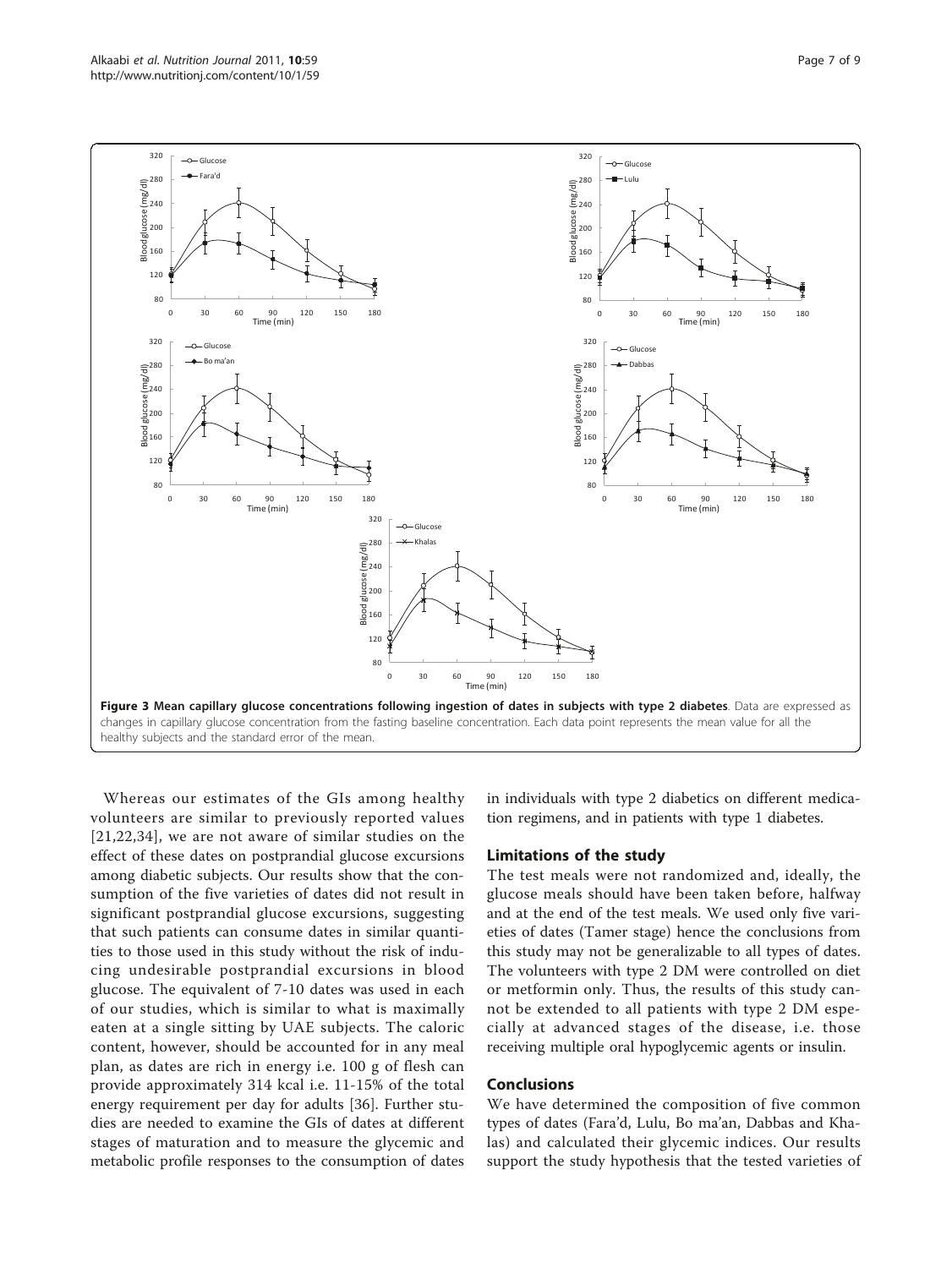<span id="page-7-0"></span>dates would have low GIs in healthy subjects and that their consumption by diabetic individuals does not result in significant postprandial glucose excursions. Future prospective studies are needed to evaluate the effects of long-term consumption of these dates on prevention of diabetes and other chronic diseases in the UAE, and on the control of hyperglycemia in subjects with diabetes.

#### Abbreviations

GI: Glycemic Index; HbA1c: Glycated hemoglobin A1c; OGTT: Oral glucose tolerance test.

#### Acknowledgements

We would like to thank the Abu Dhabi Food Control Authority (ADFCA) for the financial grant to support this research project. Professor T. Wolever, University of Toronto, has kindly provided the Excel GI calculator and Al Saad date factory has generously donated the dates. We would like to thank all the volunteers who endured numerous fasts and frequent blood glucose tests and the laboratory staff at ADFCA for carrying out the composition analysis, Mr. Javed Yasin from the FMHS for important matters related to technical support. We would like to thank Prof. Nico Nagelkerke for the help with the statistical analysis, Professor M. Gary Nicholls, Professor in Medicine -University of Christchurch-New Zealand and Professor Abdul Kader Souid for revising the manuscript.

#### Author details

<sup>1</sup>Department of Internal Medicine, Faculty of Medicine and Health Sciences, United Arab Emirates University, United Arab Emirates. <sup>2</sup>Abu Dhabi Food Control Authority, Abu Dhabi, United Arab Emirates.

#### Authors' contributions

AJ was the principal author, PI of the study, conceptualized and supervised the study, participated in the study design, analysis and interpretation of data and writing of the manuscript. BA participated in the study design and made substantial contributions to subjects' recruitment and performed laboratory and data analysis and co-wrote the paper. HS and SG participated in the design of the study and writing of the manuscript. SA and MG participated in the date's composition analysis. All authors read and approved the final manuscript.

#### Competing interests

The authors declare that they have no competing interests.

Received: 13 December 2010 Accepted: 28 May 2011 Published: 28 May 2011

#### References

- Amer WM: Taxonomic and documentary study of food plants in Ancient Egypt. Ph.D. Thesis Cairo University (see also: Amer WM, History of Botany Part. The Date Palm in Ancient History, Botany Department, Faculty of Science, Cairo University, Egypt;[[http://www.levity.com/alchemy/islam08.](http://www.levity.com/alchemy/islam08.html) [html\]](http://www.levity.com/alchemy/islam08.html).
- 2. Al dhaheri A, Alhadrami G, Aboalnaga N, Elridi M: Chemical composition of date pits and reproductive hormonal status of rats fed date pits. Food Chem 2004, 86:93-97.
- 3. MAF: Statistics. Ministry of Agriculture and Fisheries: Al Ain, UAE; 2000.
- 4. Al-Shahib W, Marshall RJ: [The fruit of the date palm: it](http://www.ncbi.nlm.nih.gov/pubmed/12850886?dopt=Abstract)'s possible use as [the best food for the future?](http://www.ncbi.nlm.nih.gov/pubmed/12850886?dopt=Abstract) Int J Food Sci Nutr 2003, 54(4):247-259.
- 5. Al Jasser MS: Physiochemical composition of dates fruit (phoenix dactyifera L.) from offshoots and cultured cells at different stages. J Food Technol 2009, 7(4):102-105.
- Ahmed IA, Ahmed AK, Robinson RK: Chemical composition of date varieties as influenced by the stage of ripening. Food Chem 1995, 54:305-309.
- 7. MAF: Agricultural and Fisheries Research Report; Ministry of Agriculture and Fisheries: Muscat, Oman. 2005.
- 8. International Diabetes Federation (IDF) Atlas website:[[http://www.eatlas.idf.](http://www.eatlas.idf.org/Complications/) [org/Complications/\]](http://www.eatlas.idf.org/Complications/).
- 9. Saadi H, Carruthers SG, Nagelkerke N, Al-Maskari F, Afandi B, Reed R, Lukic M, Nicholls MG, Kazam E, Algawi K, Al-Kaabi J, Leduc C, Sabri S, El-Sadig M, Elkhumaidi S, Agarwal M, Benedict S: [Prevalence of diabetes](http://www.ncbi.nlm.nih.gov/pubmed/17532085?dopt=Abstract) [mellitus and its complications in a population-based sample in Al Ain,](http://www.ncbi.nlm.nih.gov/pubmed/17532085?dopt=Abstract) [United Arab Emirates.](http://www.ncbi.nlm.nih.gov/pubmed/17532085?dopt=Abstract) Diabetes Res Clin Pract 2007, 78(3):369-377.
- 10. Malik M, Bakir A, Abi Saab B, Roglic G, King H: [Glucose intolerance and](http://www.ncbi.nlm.nih.gov/pubmed/16005369?dopt=Abstract) [associated factors in the multi-ethnic population of the United Arab](http://www.ncbi.nlm.nih.gov/pubmed/16005369?dopt=Abstract) [Emirates: results of a national survey.](http://www.ncbi.nlm.nih.gov/pubmed/16005369?dopt=Abstract) Diabetes Res Clin Pract 2005, 69:188-195.
- 11. Al-Maskari F, El-Sadig M, Nagelkerke N: [Assessment of the direct medical](http://www.ncbi.nlm.nih.gov/pubmed/21059202?dopt=Abstract) [costs of diabetes mellitus and its complications in the United Arab](http://www.ncbi.nlm.nih.gov/pubmed/21059202?dopt=Abstract) [Emirates.](http://www.ncbi.nlm.nih.gov/pubmed/21059202?dopt=Abstract) BMC Public Health 2010, 10:679.
- 12. Pastors JG, Warshaw H, Daly A, Franz M, Kulkarni K: [The evidence for the](http://www.ncbi.nlm.nih.gov/pubmed/11874956?dopt=Abstract) [effectiveness of medical nutrition therapy in diabetes management.](http://www.ncbi.nlm.nih.gov/pubmed/11874956?dopt=Abstract) Diabetes Care 2002, 25(3):608-613.
- 13. Pi-Sunyer FX, Maggio CA, McCarron DA, Reusser ME, Stern JS, Haynes RB, Oparil S, Kris-Etherton P, Resnick LM, Chait A, Morris CD, Hatton DC, Metz JA, Snyder GW, Clark S, McMahon M: [Multicenter randomized trial of](http://www.ncbi.nlm.nih.gov/pubmed/10333932?dopt=Abstract) [a comprehensive prepared meal program in type 2 diabetes.](http://www.ncbi.nlm.nih.gov/pubmed/10333932?dopt=Abstract) Diabetes Care 1999, 22(2):191-197.
- 14. Kulkarni K, Castle G, Gregory R, Holmes A, Leontos C, Powers M, Snetselaar L, Splett P, Wylie-Rosett J: [Nutrition Practice Guidelines for Type](http://www.ncbi.nlm.nih.gov/pubmed/9434653?dopt=Abstract) [1 Diabetes Mellitus positively affect dietitian practices and patient](http://www.ncbi.nlm.nih.gov/pubmed/9434653?dopt=Abstract) [outcomes. The Diabetes Care and Education Dietetic Practice Group.](http://www.ncbi.nlm.nih.gov/pubmed/9434653?dopt=Abstract) J Am Diet Assoc 1998, 98(1):62-70.
- 15. Jenkins DJ, Kendall CW, McKeown-Eyssen G, Josse RG, Silverberg J, Booth GL, Vidgen E, Josse AR, Nguyen TH, Corrigan S, Banach MS, Ares S, Mitchell S, Emam A, Augustin LS, Parker TL, Leiter LA: [Effect of a low](http://www.ncbi.nlm.nih.gov/pubmed/19088352?dopt=Abstract)[glycemic index or a high-cereal fiber diet on type 2 diabetes: a](http://www.ncbi.nlm.nih.gov/pubmed/19088352?dopt=Abstract) [randomized trial.](http://www.ncbi.nlm.nih.gov/pubmed/19088352?dopt=Abstract) JAMA 2008, 300(23):2742-2753.
- 16. National Institutes of Health: NIH Consensus Development Conference Statement on Diet and Exercise, US Department of Health and Human Services, Bethesda, MD; 1986.
- 17. American Diabetes Association, Bantle JP, Wylie-Rosett J, Albright AL, Apovian CM, Clark NG, Franz MJ, Hoogwerf BJ, Lichtenstein AH, Mayer-Davis E, Mooradian AD, Wheeler ML: [Nutrition recommendations and](http://www.ncbi.nlm.nih.gov/pubmed/18165339?dopt=Abstract) [interventions for diabetes: a position statement of the American](http://www.ncbi.nlm.nih.gov/pubmed/18165339?dopt=Abstract) [Diabetes Association.](http://www.ncbi.nlm.nih.gov/pubmed/18165339?dopt=Abstract) Diabetes Care 2008, 31(Suppl 1):S61-78.
- 18. Jenkins DJ, Wolever TM, Taylor RH, Barker H, Fielden H, Baldwin JM, Bowling AC, Newman HC, Jenkins AL, Goff DV: [Glycemic index of foods: a](http://www.ncbi.nlm.nih.gov/pubmed/6259925?dopt=Abstract) [physiological basis for carbohydrate exchange.](http://www.ncbi.nlm.nih.gov/pubmed/6259925?dopt=Abstract) Am J Clin Nutr 1981, 34:362-366.
- 19. Wolever TM, Jenkins DJ, Jenkins AL, Josse RG: [The glycemic index:](http://www.ncbi.nlm.nih.gov/pubmed/1951155?dopt=Abstract) [methodology and clinical implications.](http://www.ncbi.nlm.nih.gov/pubmed/1951155?dopt=Abstract) Am J Clin Nutr 1991, 54:846-854.
- 20. Aston LM, Gambell JM, Lee DM, Bryant SP, Jebb SA: [Determination of the](http://www.ncbi.nlm.nih.gov/pubmed/17426747?dopt=Abstract) [glycaemic index of various staple carbohydrate-rich foods in the UK](http://www.ncbi.nlm.nih.gov/pubmed/17426747?dopt=Abstract) [diet.](http://www.ncbi.nlm.nih.gov/pubmed/17426747?dopt=Abstract) Eur J Clin Nutr 2008, 62(2):279-285.
- 21. Miller CJ, Dunn EV, Hashim IB: [Glycemic index of 3 varieties of dates.](http://www.ncbi.nlm.nih.gov/pubmed/12070575?dopt=Abstract) Saudi Med J 2002, 23(5):536-538.
- 22. Miller CJ, Dunn EV, Hashim IB: [The glycaemic index of dates and date/](http://www.ncbi.nlm.nih.gov/pubmed/12627179?dopt=Abstract) [yoghurt mixed meals. Are dates](http://www.ncbi.nlm.nih.gov/pubmed/12627179?dopt=Abstract) 'the candy that grows on trees'? Eur J Clin Nutr 2003, 57:427-430.
- 23. Lock DR, Bar-Eyal A, Voet H, Madar Z: [Glycemic indices of various foods](http://www.ncbi.nlm.nih.gov/pubmed/3336554?dopt=Abstract) [given to pregnant diabetic subjects.](http://www.ncbi.nlm.nih.gov/pubmed/3336554?dopt=Abstract) Obstet Gynecol 1988, 71:180-183.
- 24. Ahmed M, Al-Othaimeen A, De Vol E, Bold A: [Comparative responses of](http://www.ncbi.nlm.nih.gov/pubmed/17590758?dopt=Abstract) [plasma glucose, insulin and C-peptide following ingestion of isocaloric](http://www.ncbi.nlm.nih.gov/pubmed/17590758?dopt=Abstract) [glucose, a modified urban Saudi breakfast and dates in normal Saudi](http://www.ncbi.nlm.nih.gov/pubmed/17590758?dopt=Abstract) [persons.](http://www.ncbi.nlm.nih.gov/pubmed/17590758?dopt=Abstract) Ann Saudi Med 1991, 11(4):414-417.
- 25. Brouns F, Bjorck I, Frayn KN, Gibbs AL, Lang V, Slama G, Wolever TM: [Glycaemic index methodology.](http://www.ncbi.nlm.nih.gov/pubmed/19079901?dopt=Abstract) Nutr Res Rev 2005, 18:145-171.
- 26. Hätönen KA, Similä ME, Virtamo JR, Eriksson JG, Hannila ML, Sinkko HK, Sundvall JE, Mykkänen HM, Valsta LM: [Methodologic considerations in the](http://www.ncbi.nlm.nih.gov/pubmed/17093157?dopt=Abstract) [measurement of glycemic index: glycemic response to rye bread,](http://www.ncbi.nlm.nih.gov/pubmed/17093157?dopt=Abstract) [oatmeal porridge, and mashed potato.](http://www.ncbi.nlm.nih.gov/pubmed/17093157?dopt=Abstract) Am J Clin Nutr 2006, 84(5):1055-1061.
- 27. Association of Official Analytical Chemists: Official Methods of Analysis. Washington, DC: Association of Official Analytical Chemists;, 17 2000.
- 28. Al-Farsi M, Alasalvar C, Morris A, Baron M, Shahidi F: [Compositional and](http://www.ncbi.nlm.nih.gov/pubmed/16159190?dopt=Abstract) [Sensory Characteristics of Three Native Sun-Dried Date \(Phoenix](http://www.ncbi.nlm.nih.gov/pubmed/16159190?dopt=Abstract)